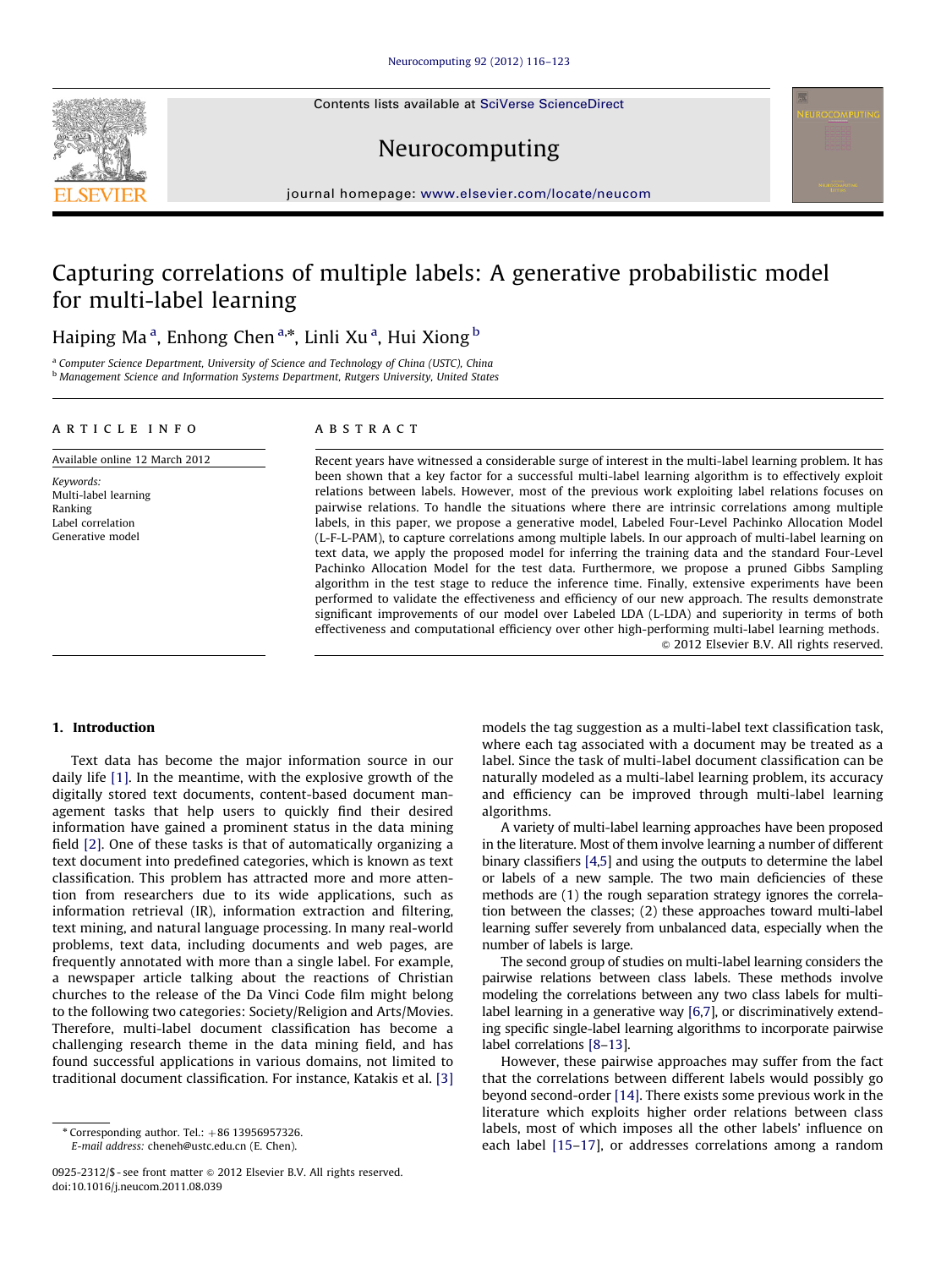subset of labels [\[18,19](#page-7-0)]. However, such assumptions are likely to be violated in many real-world applications, where certain structures often exist among labels. Table 1 shows an example of association rules among labels in a real data set. Association rule learning has been considered for the task of label correlation learning in [\[20\].](#page-7-0) We notice that not only pairwise correlations between labels such as the label ''M14'' and ''MCAT'' but also correlations among multiple labels such as the label "CCAT", "C151" and "C15" exist. To handle these types of label structures, Zhang et al. [\[14\]](#page-6-0) exploits label dependency for multi-label learning by incorporating the correlated labels as additional features to construct classifiers for each label. The resulting Bayesian networks encoding the conditional dependencies of the labels is approximately learned.

In this paper, we present a generative model for learning from multi-label text data. We have several motivations for using a generative model to capture correlations of multiple labels. First, it would be easy to postulate complex latent structures responsible for a set of observations; Second, the correlations between the different factors could be easily exploited by introducing latent variables [\[6\]](#page-6-0). Fig. 1 shows the DAG structure of the model. There is one root,  $s$  nodes at the second level,  $s'$  labels at the third level and  $n$  words at the bottom. If multiple label nodes at the third level are related, they will have a parent node in the second level. To simplify the model, we learn the parameters instead of learning structure of connectivity between the nodes in the second level and nodes in the third level. The root is connected to all nodes at the second level, nodes at the second level are fully connected to labels and labels are fully connected to words. In this paper, the nodes in the second level are called super-labels. As we can see, the model structure is similar to the Four-Level Pachinko Allocation Model [\[21\]](#page-7-0). The major difference is that the third level consists of observed labels instead of latent sub-topics. Thus, in this paper, we call the proposed generative model Labeled Four-Level Pachinko Allocation Model (L-F-L-PAM for short).

Finally, we also show how to use this model for multi-label learning. Additionally, in order to reduce the inference time in the test stage, we present Pruned Gibbs Sampling for inferring the unlabeled test documents. We conduct extensive experiments on real news articles and web pages to compare our proposed model with the other state-of-the-art baselines. The experiments show that our proposed model that considers relations of multiple labels can greatly improve the performance in the label ranking task on multi-label text data.

Overview: The remainder of the paper is organized as follows. In Section 2, we briefly introduce the statistical generative models

#### Table 1

An example of association rules among labels in a real data set. The data set is a subset of Rcv1\_v2 with documents IDs from 2286 to 5479. Here, the support threshold is set to 10% and the confidence threshold is 90%.

| Association rule               | Support $(\%)$ | Confidence (%) |
|--------------------------------|----------------|----------------|
| $\{C15 \rightarrow CCAT\}$     | 19.6           | 100            |
| ${CCAT, C151 \rightarrow C15}$ | 11.7           | 100            |
| ${M14 \rightarrow MCAT}$       | 10.2           | 100            |



Fig. 1. The DAG structure of L-F-L-PAM.

applied in learning multi-label text data. Section 3 shows the L-F-L-PAM and presents the generative learning process on multilabel documents, followed by the introduction of the inference algorithm and the parameter estimation method. In [Section 4,](#page-3-0) we conduct experiments to evaluate L-F-L-PAM. Finally, [Section 5](#page-6-0) concludes the paper.

# 2. Generative topic models for learning multi-label text data

Statistical generative models have been successfully used to capture the semantic characteristics in text documents. Latent Dirichlet Allocation (LDA) [\[22\]](#page-7-0) is a widely used topic model, a completely unsupervised algorithm that models each document as a mixture of topics. Some research shows that unsupervised LDA does not perform very well in supervised settings [\[23\].](#page-7-0) To address this issue, several modifications of LDA are successively proposed, such as Supervised LDA [\[24\]](#page-7-0) and DiscLDA [\[25\].](#page-7-0) However, these models are inappropriate for multi-label learning because they only allow a single label for each document [\[26\].](#page-7-0)

For the task of multi-label text classification, several generative topic models have been recently proposed. For example, McCallum [\[27\]](#page-7-0) proposed a mixture model trained by EM, assuming that a multilabel document is produced by a mixture of the word distributions of its labels, where each label generates different words. Given a new document the most probable set of labels is then selected from the power set of possible classes with Bayes rule. Based on an assumption that multi-labeled text has a mixture of characteristic words appearing in single-labeled text, Parametric Mixture Models (PMM1 and PMM2) [\[7\]](#page-6-0) are presented, where PMM2 is a more flexible version of PMM1 and explicitly incorporates the pairwise correlation between any two class labels. Ramage et al. [\[26\]](#page-7-0) proposed Labeled LDA (L-LDA) based on the idea that each word in a document is associated with the most appropriate labels. As a multi-label classifier, L-LDA can trade off label-specific word distributions with document-specific label distributions in quite the same way. It is also shown to be competitive with a strong baseline (multiple one vs-rest SVMs) for multi-label text classification. Another related piece of work is the ColModel proposed by Wang et al. [\[6\],](#page-6-0) which is a generative probabilistic model employing a multivariate normal distribution to capture the correlation between two labels. Unfortunately, the work discussed above can not capture correlations of multiple labels. In this paper, we present Labeled Four-Level Pachinko Allocation Model which adds one additional latent correlations level based on the Labeled LDA model. The model can capture relations among multiple labels to improve the learning performance on multi-label text data.

# 3. Labeled Four-Level Pachinko Allocation Model

In this section, we introduce several notations and then give a description of the generative process, inference algorithm and parameter estimation method for the L-F-L-PAM.

First, we define a multi-label training set D consisting of  $|D|$ documents, K unique labels and V words, and the model consists of s super-labels in the second level, K labels in the third level and V words at the bottom.  $\alpha_r$  is an s-dimensional Dirichlet parameter to characterize the super-label Dirichlet prior distribution under the root r;  $\{\alpha_i\}_{i=1}^s$  are s K-dimensional Dirichlet parameters to represent the label distributions under super-labels;  $\{\beta_j\}_{j=1}^K$  are K V-dimensional Dirichlet parameters to express the word distributions under labels. A given labeled document d is represented by a tuple consisting of a list of word indices  $\mathbf{w}^{(d)} = \{w_1, \ldots, w_{N_d}\}\$  and a list of binary label presence/absence indicators  $\Lambda^{(d)} = \{l_1^{(d)}, \ldots, l_K^{(d)}\}$ where  $w_i \in \{v_1, \ldots, v_V\}$  and  $l_k^{(d)} \in \{0, 1\}$ . Let  $\mathbf{z}^{(d)} = \{z_1, \ldots, z_{N_d}\}$  and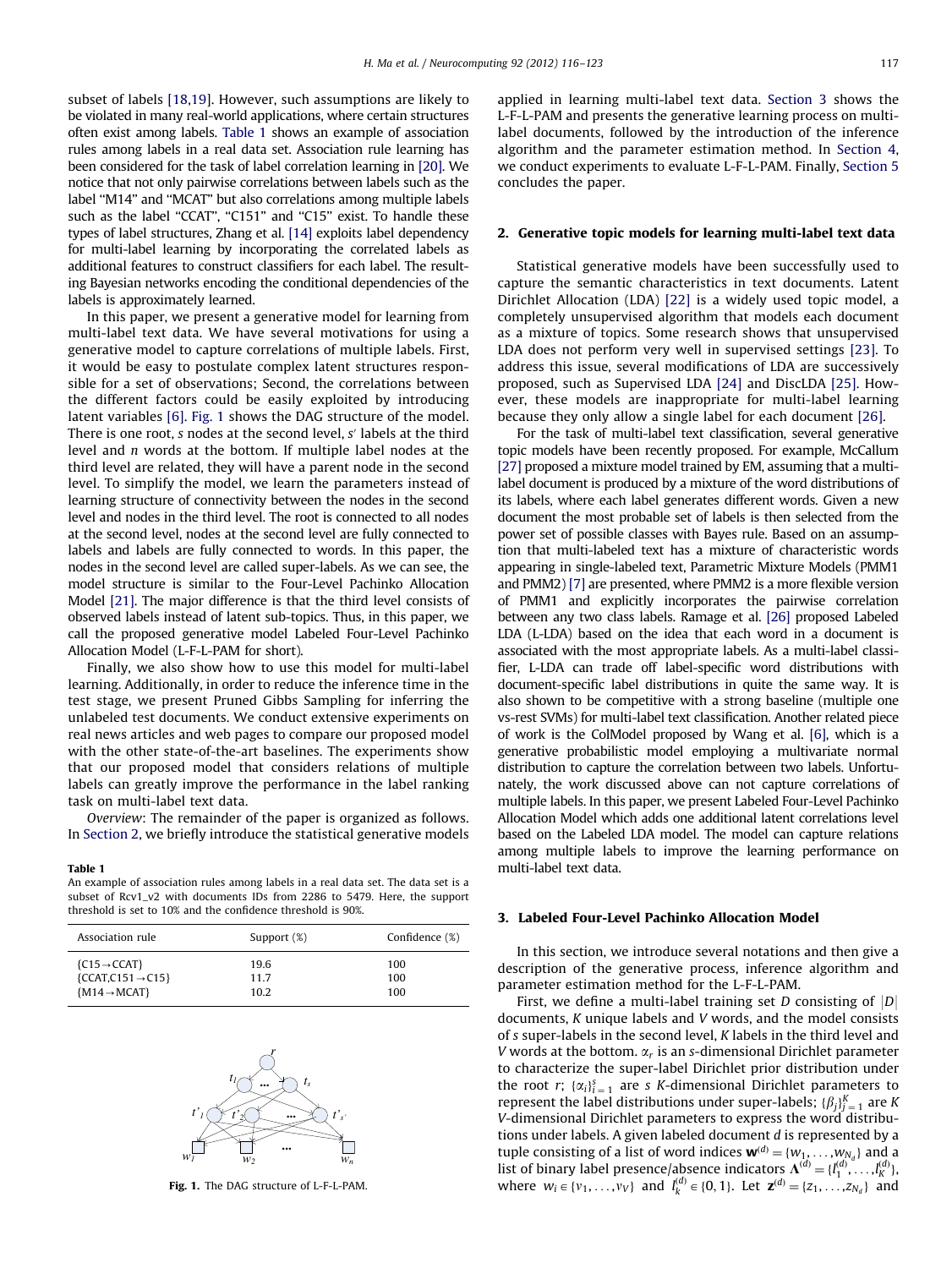$\mathbf{z}^{\prime\prime(d)} = \{z_1', \ldots, z_{N_d}'\}$  be the vectors of all words' super-label assignment and label assignment of the document d, where  $z_i \in$  $\{t_1, \ldots, t_s\}$  and  $z'_j \in \{t'_1, \ldots, t'_K\}$ . In addition, for each label  $t'_k$  in the corpus, we define  $D_k = \{d \mid l_k^{(d)} = 1\}$  as the collection of documents<br>that contain the label t' Bosides, we assume that the document's that contain the label  $t'_k$ . Besides, we assume that the document's labels  $\Lambda^{(d)}$  are generated using a Bernoulli coin toss for each label  $t'_k$ , with the labeling prior probability  $\varPhi_k$  that indicates whether the corresponding label is in the given document or not [\[26\]](#page-7-0).

Conditioned on the model parameters  $(\alpha, \beta, \Phi)$ , the graphical representation of the L-F-L-PAM is depicted in Fig. 2. Following the standard probabilistic graphical model formalism [\[28\],](#page-7-0) each node represents a random variable, and the links express probabilistic relationships between these variables and the number s in a box means the unit in the box is repeated s times. Shaded nodes are observed random variables, unshaded nodes are latent random variables.

The L-F-L-PAM can be viewed in terms of a generative process as shown in Table 2, the main difference from traditional Four-Level Pachinko Allocation Model is reflected in Step 2. For each labeled document d, the label proportions  $\theta_{t_i}^{(d)}$ , under each superlabel  $t_i$ , are drawn from  $g_i(\alpha_i|\Lambda^{(d)})$  rather than  $g_i(\alpha_i)$ . Similarly, in Fig. 2. A is dependent not only on the label prior parameter  $\alpha$ , but Fig. 2,  $\theta_i$  is dependent not only on the label prior parameter  $\alpha_i$  but also the observed labels  $\Lambda$ . Therefore, the label assignment  $z_t'$ , in step 3b in Table 2, is restricted to the document's labels  $\boldsymbol{\Lambda}^{(d)}$ .

Following this process, we can write the joint distribution of all known and hidden variables given the Dirichlet parameters as follows:

$$
p(d, \mathbf{z}^{(d)}, \mathbf{z}^{(d)}, \theta^{(d)}, \varphi | \alpha, \beta) = p(\mathbf{\Lambda}^{(d)} | \mathbf{\Phi}) p(\theta_r^{(d)} | \alpha_r) \prod_{j=1}^K p(\varphi_{t'_j} | \beta_j)
$$

$$
\times \prod_{i=1}^S p(\theta_{t_i}^{(d)} | \alpha_i, \mathbf{\Lambda}^{(d)}) \prod_{t=1}^{N_d} (p(z_t | \theta_r^{(d)}) p(z'_t | \theta_{z_t}^{(d)}) p(w_t | \varphi_{z'_t}))
$$



Fig. 2. The graphical model of L-F-L-PAM.

Table 2

Generation process for Labeled Four-Level Pachinko Allocation Model.

1. For each label  $t'_{j}, j \in \{1, ..., K\}$ 

(a) Generate multinomial distribution over words  $\varphi_{t_j'}$   $\sim$  Dir(. $|\beta_j\rangle$ 

- 2. For each document d
	- (a) For each label  $t'_k$ ,  $k \in \{1, ..., K\}$ , sample  $l_k^{(d)} \in \{0, 1\} \sim \text{Bernoulli}(\cdot | \Phi_k)$
	- (b) Sample  $\theta_r^{(d)}$  from the root  $g_r(\alpha_r)$ , where  $\theta_r^{(d)}$  is a multinomial distribution over super-labels
	- (c) For each super-label  $t_i$ , sample  $\theta_{t_i}^{(d)}$  from  $g_i(\alpha_i | \Lambda^{(d)})$ , where  $\theta_{t_i}^{(d)}$  is a continuously distribution can be the that contains the distribution
- multinomial distribution over labels that appear in the document d 3. For each token word  $w_t$  in the document  $d$
- (a) Sample a super-label  $z_t$  from  $\theta_r^{(d)}$
- (b) Sample a label  $z_t'$  from  $\theta_{z_t}^{(d)}$
- (c) Sample word  $w_t$  from  $\varphi_{z_t}$

And the likelihood of the document d is obtained by integrating over  $\theta^{(d)}$ ,  $\varphi$  and summing over  $\mathbf{z}^{(d)}$ ,  $\mathbf{z}^{(d)}$  as follows:

$$
p(d|\alpha,\beta) = \iint p(\Lambda^{(d)}|\Phi)p(\theta_r^{(d)}|\alpha_r) \prod_{j=1}^K p(\varphi_{t_j}|\beta_j) \prod_{i=1}^s p(\theta_{t_i}^{(d)}|\alpha_i,\Lambda^{(d)})
$$

$$
\times \prod_{t=1}^{N_d} \sum_{z_t,z_t'} (p(z_t|\theta_r^{(d)}) \times p(z_t'|\theta_{z_t}^{(d)}) p(w_t|\varphi_{z_t})) d\theta^{(d)} d\varphi
$$

Finally, the probability of generating a whole corpus is the product of the probability for every document:

$$
p(\mathbf{D}|\alpha,\beta) = \prod_{d} p(d|\alpha,\beta)
$$
 (1)

In the rest of the section, we will discuss the inference algorithm and parameter estimation method for L-F-L-PAM.

### 3.1. Inference

Inferring the multinomial distribution parameters  $\theta$  and  $\varphi$ by directly and exactly maximizing the likelihood of the whole data collection in Eq. (1) is intractable. Fortunately, we find that the Bernoulli prior parameter  $\Phi$  is d-separated from the rest of the model given  $\Lambda^{(d)}$  since the labels  $\Lambda^{(d)}$  of the document are observed. As a result, the L-F-L-PAM is the same as Four-Level Pachinko Allocation Model, except for the constraint that the label proportions  $\theta_{t_i}^{(d)}$  are limited to the labels of the document d. We can also use collapsed Gibbs sampling [\[29\]](#page-7-0) to perform inference. For each token word in each document  $d$ , we just need to jointly sample the super-labels and label assignments because of the same root in all assignment paths  $[21]$ . For each position  $p$  in the labeled document d,  $w_p = v_k$ , the sampling probability for each super-label and label pair is as follows:

$$
P(z_p = t_i, z'_p = t'_j | D, \mathbf{Z}_{-p}, \mathbf{Z}'_{-p}, \alpha, \beta) \propto P(w, z_p, z'_p | D_{-p}, \mathbf{Z}_{-p}, \mathbf{Z}'_{-p}; \alpha, \beta)
$$
  
= 
$$
\frac{n_{ri}^{(d)} + \alpha_{ri}}{n_i^{(d)} + \sum_{i=1}^{s} \alpha_{ri}} \cdot \frac{n_{ij}^{(d)} + \alpha_{ij}}{n_i^{(d)} + \sum_{j=1}^{K} \alpha_{ij}} \cdot \frac{n_{jk} + \beta_{jk}}{n_j + \sum_{t=1}^{V} \beta_{jt}}
$$

where the subscript  $-p$  indicates all the observations or assignments except the current position p. Excluding the current token,  $n_{ij}^{(d)}$  contains the number of times the label  $t_j'$  is assigned to some word tokens under super-label  $t_i$  in document d;  $n_i^d$  is the number of occurrences of the super label  $t_i$  in document d;  $n_i$  is the number of occurrences of label  $t'_j$  in the whole corpus;  $n_{jk}$  is the count of word  $v_k$  in the label  $t'_j$ . The three parts at the right hand side of the equation affect the super-label and label pair assignment for a particular word token in each document. Among them, the left two parts are the probability of super-label  $t_i$  and the probability of the label  $t_j$  under super-label  $t_i$  in the document d; the right part is the probability of word  $w_p$  under label  $t_j$  in the whole corpus. It is worth noting that the sampled labels  $t_j$  for each multi-labeled document  $d$  is restricted to be  $d$ 's (observed) label set.

The only problem left for the inference procedure is, when we are in the testing phase, we may not know exactly which labels are assigned to the given document in advance. So we adopt standard Four-Level Pachinko Allocation Model for unlabeled test set, and also perform Gibbs Sampling. In this paper, we propose pruned Gibbs Sampling algorithm for inferring unlabeled test data. It is based on the idea that if a label is not assigned to any tokens of a word in training set, then it will have low probability to be considered for any token of this word in test documents. To reduce the inference and learning time in the test stage, for each word in the test set, we just consider the labels that have been assigned to this word during training. The entire process of the pruned Gibbs Sampling algorithm is summarized in [Table 3](#page-3-0).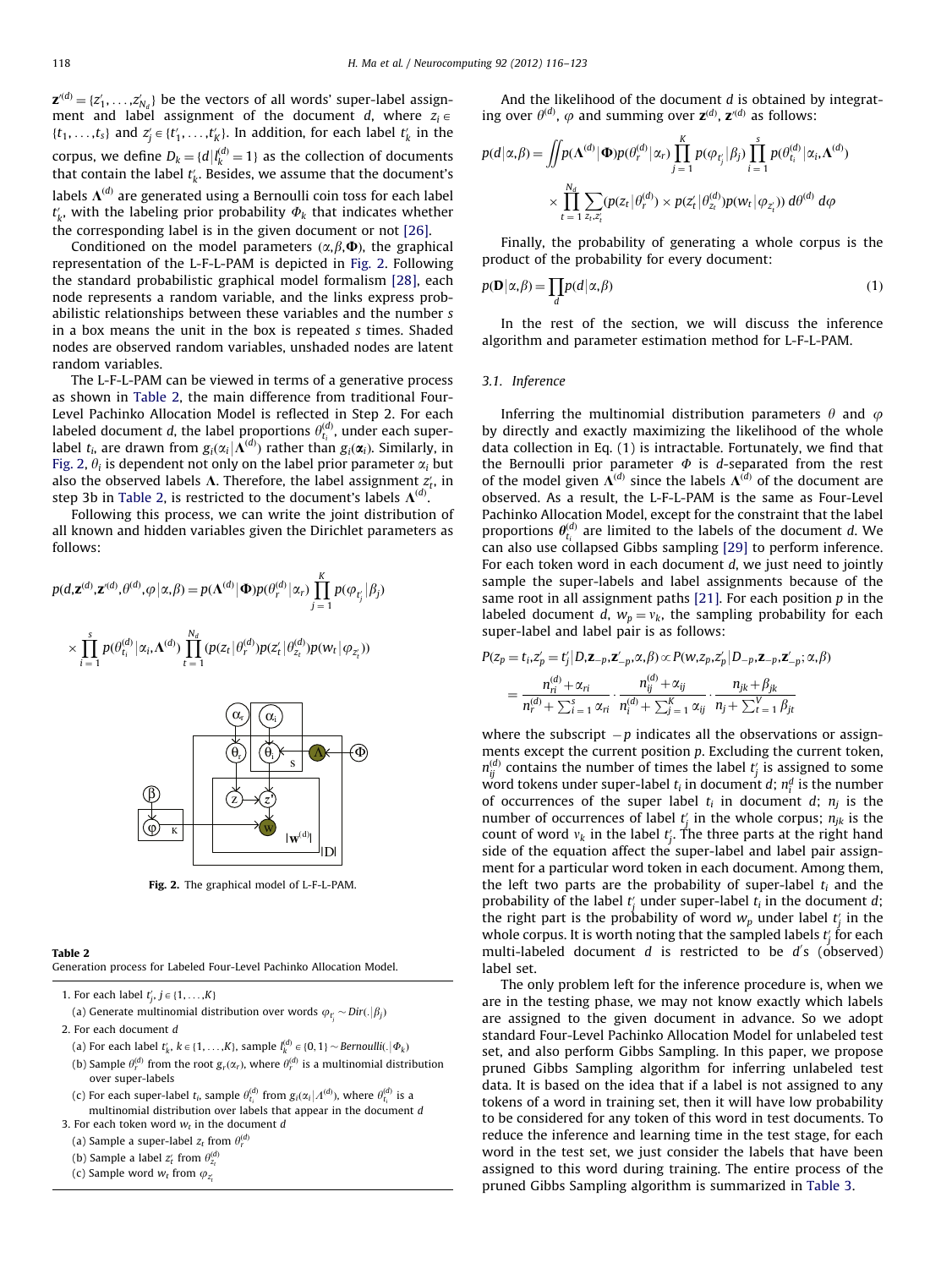### <span id="page-3-0"></span>Table 3 Pruned Gibbs sampling algorithm.

training set as follows:

**Input:** Super labels  $T = \{t_1, \ldots, t_s\}$ V label sets  $S_k, k \in \{1, \ldots, V\}$ .  $S_k = \{t'_j | n_{jk} > 0\}$ , where  $n_{jk}$  contains the number of times the word  $v_k$  is assigned to the label  $t_j$  in the training set

For every document d from the test documents

For every word  $w_n = v_k$  in document d

(1) Remove the current super-label and label pair assignment for  $w_n$ 

(2) Let  $X = T \times S_k$ (3) Sample the new super-label and label pair assignment for  $w<sub>n</sub>$  from X

Given the test set D, let  $w^{(\underline{d})}$ ,  $z^{(\underline{d})}$  and  $z^{(\underline{d})}$  be the vectors of all words, their super-label assignments and label assignments of the test document d. For each super-label and label pair assignment for each token word  $w_p = v_k$  in test document d, the sampling probability depends on the current assignment of all the other words in the test set and the assignments of all words in the

$$
P(\underline{z}_p = t_i, \underline{z'}_p = t'_j | \underline{D}, \underline{z}_{-p}, \underline{z'}_{-p}, D, \underline{z}, \alpha, \beta)
$$
  
= 
$$
\frac{n_{\overline{i}}^{(d)} + \alpha_{ri}}{n_r^{(d)} + \sum_{i=1}^s \alpha_{ri}} \times \frac{n_{ij}^{(d)} + \alpha_{ij}}{n_i^{(d)} + \sum_{j=1}^K \alpha_{ij}} \times \frac{n_{jk} + n_{jk} + \beta_{jk}}{n_j + n_j + \sum_{i=1}^V \beta_{jt}}
$$

where the new notation  $n_{jk}$  indicates the number of times that the word  $v_k$  is assigned to the label  $t'_j$  and  $\underline{n}_j$  is the number of times the label  $t_j'$  is sampled in the test documents <u>D</u>.

After sampling, the label distribution of the document  $d$  is  $\theta^{(\underline{d})}=\{\theta^{(\underline{d})}_{t'_1},\ldots,\theta^{(\underline{d})}_{t'_K}\}$ , each distribution component of which denotes the confidence score of assigning the corresponding label to document *d*, and is computed as follows:

$$
\vartheta_{t'_{j}}^{(\underline{d})} = \sum_{i=1}^{s} \frac{n_{ri}^{(\underline{d})} + \alpha_{ri}}{n_{r}^{(\underline{d})} + \sum_{i=1}^{s} \alpha_{ri}} \cdot \frac{n_{ij}^{(\underline{d})} + \alpha_{ij}}{n_{i}^{(\underline{d})} + \sum_{j=1}^{K} \alpha_{ij}}
$$
(2)

#### 3.2. Parameter estimation

In L-F-L-PAM, the Dirichlet parameter  $\alpha_{ri}$  can be interpreted as a prior observation count for the number of times super-label  $t_i$  is sampled for a document. The hyperparameter  $\beta_{ik}$  can be interpreted as the prior observation count on the number of times the word  $v_k$  is sampled from the label  $t_j'$  before any word from the document collection is observed. In this paper, we assume a fixed symmetric Dirichlet distribution for the root such that  $\alpha_{r1} = \cdots = \alpha_{rs}$ , and similarly for  $\beta_{ik}$  ( $j = 1, ..., K; k = 1, ..., V$ ).

The parameter  $\alpha_i$  can be interpreted as the number of times one label is sampled for a document under the super-label  $t_i$ . It captures different correlations among labels, so it is necessary to estimate the Dirichlet parameter  $\alpha_i$  for each super-label  $t_i$ . Following the choice of the Four-Level Pachinko Allocation Model, smoothing moment matching [\[30\]](#page-7-0) is exploited to learn the super-label Dirichlet parameters. In each iteration of Gibbs sampling,  $\alpha_{ij}$ , the *j*th component in  $\alpha_i$ , is updated according to the following rules:

$$
mean_{ij} = \frac{1}{N_i} \cdot \sum_{d \in D_j} \frac{n_{ij}^{(d)}}{n_i^{(d)}}
$$

$$
var_{ij} = \frac{1}{N_i} \cdot \sum_{d \in D_j} \left(\frac{n_{ij}^{(d)}}{n_i^{(d)}} - mean_{ij}\right)^2
$$

$$
m_{ij} = \frac{mean_{ij} \cdot (1 - mean_{ij})}{var_{ij}} - 1
$$

$$
\alpha_{ij} = \frac{mean_{ij}}{\exp\left(\frac{\sum_{j=1}^{K} log(m_{ij})}{K-1}\right)}
$$

where  $d$  is from the collection  $D_i$  instead of  $D$ , since just word tokens from document collection  $D_j$  can be assigned to label  $t'_j$ .

# 4. Experiment evaluation

In this section, we will apply our proposed approach for multilabel learning problem on the Rcv1\_v2 as well as 8 Yahoo! data sets and evaluate it based on evaluation metrics of class ranking, comparing with several state-of-the-art multi-label learning methods, including Ranking by pairwise comparison (PRC) [\[31\],](#page-7-0) BP-MLL [\[10\]](#page-6-0), and L-LDA. The only factor that causes difference between our model and L-LDA is that our model has an additional level that can formulate the correlation of several labels. The comparison based on these two models can illustrate the significance of incorporating the correlation of multiple labels in multi-label learning.

# 4.1. Data preparation

 $Rcv1_v2$ : Rcv1\_v2 [\[32\]](#page-7-0) text data set<sup>1</sup> is news stories collected by Reuters and organized by three different category sets: Topics, Industries, and Regions. It has been widely used as a benchmark data set to evaluate text classification [\[1\]](#page-6-0). We choose the first 6000 documents with document IDs from 2286 to 8584 and consider the Topics category set in our experiments. In this paper, the first 3000 documents with their labels are used as the training set and the rest as the test set.

Eight Yahoo data sets: Each data set contains web pages collected from one of Yahoo!'s top-level categories, and each page is labeled with one or more second level sub-categories. More details about the Yahoo! multi-label web page categorization data set $^2$  are given in [\[7,](#page-6-0)[33,34\]](#page-7-0). The eight data sets used in our experiment are Computers & Internet, Education, Entertainment, Health, Recreation, Reference, Science, Society. In our experiments, we use the original training and test subsets provided in the releases of the eight data sets.

The details of the nine data sets are given in [Table 4](#page-4-0). Note that labels that appear in the test set but not in the training set are ignored. ''LC'' (Label cardinality) is the average number of labels of the examples in training set and is used to quantify the number of alternative labels that characterize the examples of a multi-label training data set.

# 4.2. Evaluation metrics

Since our approach only produces a ranked list of class labels for a test document, four ranking measures are employed for all the algorithms in this paper. They are specially designed for multi-label learning and proposed in [\[9\].](#page-6-0) Given a multi-label test set D, the details of the four metrics are as below. Here, the set of labels  $P_d$  are called relevant for the given instance d, the set  $N_d$ are the irrelevant labels;  $\tau(d,\lambda)$  denotes the rank of the label  $\lambda$  in the predicted ranking for a given instance  $d$ ,  $\tau^{-1}(d,k)$  is a label that is assigned to rank k.

(1) Average precision (avgprec) evaluates the average fraction of labels ranked above a particular label  $\lambda \in P_d$  which actually is

<sup>1</sup> URL: [http://www.ai.mit.edu/projects/jmlr/papers/volume5/lewis04a/lyrl2004\\_](http://www.ai.mit.edu/projects/jmlr/papers/volume5/lewis04a/lyrl2004_rcv1v2_README.htm) [rcv1v2\\_README.htm](http://www.ai.mit.edu/projects/jmlr/papers/volume5/lewis04a/lyrl2004_rcv1v2_README.htm).

<sup>2</sup> URL: <http://www.kecl.ntt.co.jp/as/members/ueda/yahoo.tar.gz>.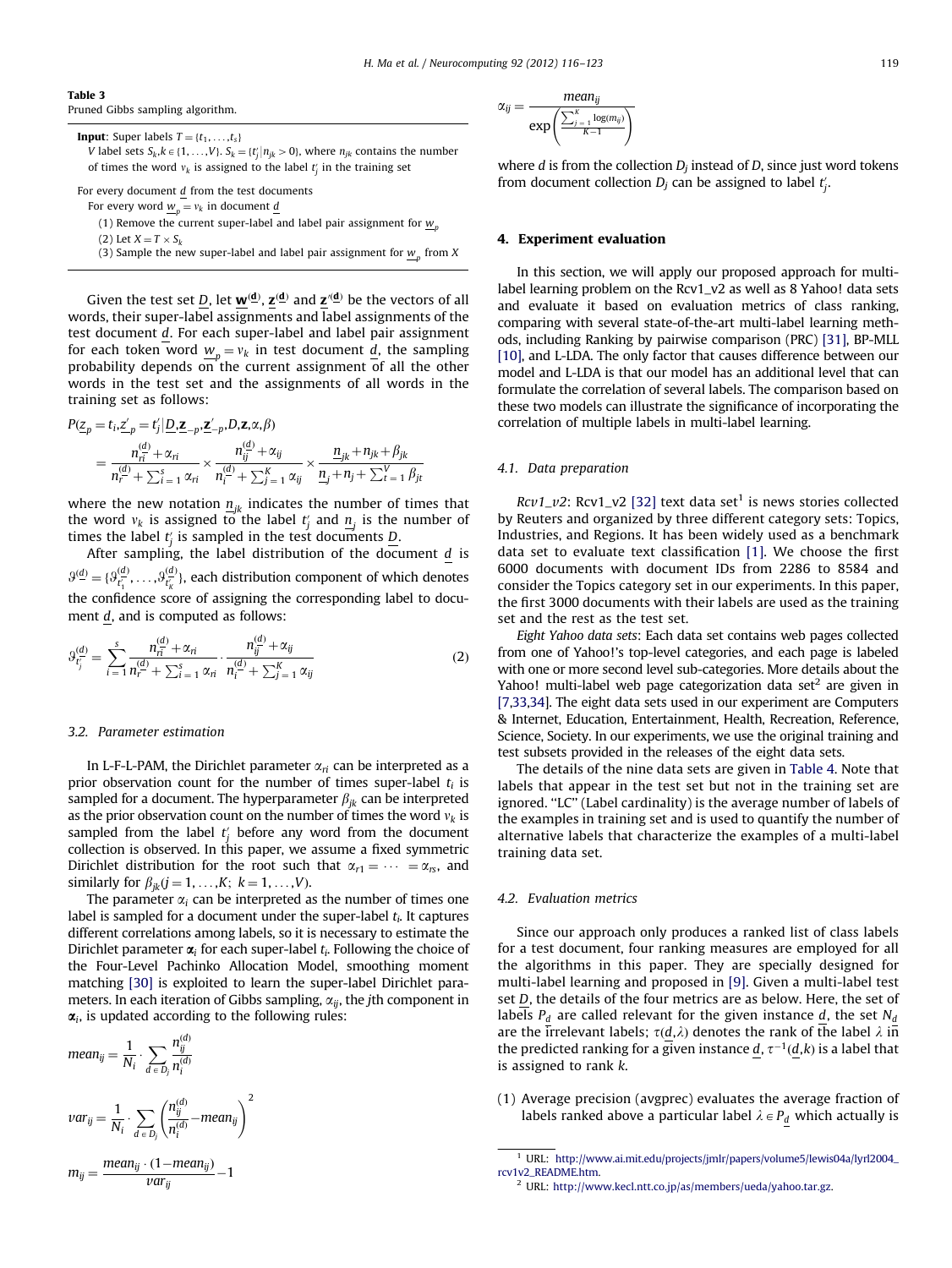<span id="page-4-0"></span>in  $P_d$ ; the bigger the value, the better the performance:

$$
avgprec(\tau) = \frac{1}{|\underline{D}|} \sum_{\underline{d} \in \underline{D}} \frac{1}{|P_{\underline{d}}|} \sum_{\lambda \in P_{\underline{d}}} \frac{|\{\lambda' \in P_{\underline{d}} \mid \tau(\underline{d}, \lambda') \leq \tau(\underline{d}, \lambda)\}|}{\tau(\underline{d}, \lambda)}
$$
(3)

(2) Ranking loss (rloss) evaluates the average fraction of pairs of relevant label and irrelevant label that are not correctly ordered; the smaller the value, the better the performance:

$$
rloss(\tau) = \frac{1}{|D|} \sum_{\underline{d} \in D} \frac{\left| \{ (\lambda, \lambda') \in P_{\underline{d}} \times N_{\underline{d}} : \tau(\underline{d}, \lambda) > \tau(\underline{d}, \lambda') \} \right|}{|P_{\underline{d}}| \cdot |N_{\underline{d}}|} \tag{4}
$$

(3) One-error computes how many times the top-ranked label is not relevant for the instance; the smaller the value, the better the performance.

one-error
$$
(\tau) = \frac{1}{|\underline{D}|} \sum_{\underline{d} \in \underline{D}} \left[ \tau^{-1}(\underline{d}, 1) \notin P_{\underline{d}} \right]
$$
 (5)

Here  $\|\pi\|$  equals 1 if  $\pi$  holds and 0 otherwise.

(4) Coverage evaluates how many steps are need, on average, to move down the label list in order to cover all the relevant labels of the instance; the smaller the value, the better the performance:

$$
coverage(\tau) = \frac{1}{|\underline{D}|} \sum_{\underline{d} \in \underline{D}} \max_{\lambda \in P_{\underline{d}}} \tau(\underline{d}, \lambda) - 1
$$
\n(6)

Table 4

Characteristics of data sets. ''#Training set'' indicates the number of instances in the training set; ''#Test set'' indicates the number of instances of the test set; ''#Label'' indicates the number of labels in the training set.

| Data set      | #Training set | #Test set | #Label | LC   |
|---------------|---------------|-----------|--------|------|
| $Rcv1$ $v2$   | 3000          | 3000      | 95     | 3.27 |
| Computers     | 6270          | 6170      | 32     | 1.52 |
| Education     | 6030          | 6000      | 33     | 1.46 |
| Entertainment | 6356          | 6374      | 21     | 1.41 |
| Health        | 4557          | 4648      | 29     | 1.64 |
| Recreation    | 6471          | 6357      | 22     | 1.43 |
| Reference     | 4027          | 3999      | 32     | 1.66 |
| Science       | 3214          | 3214      | 39     | 1.47 |
| Society       | 7273          | 7239      | 26     | 1.68 |

Perplexity on Yahoo data sets  $x10^5$  $\ddot{6}$ Perplexity on Rcv1 v2 data set  $x10^5$  $10$ Computer  $\mathbf{c}$  $\overline{5}$ - Health 8 Education Entertainme  $\overline{7}$  $\overline{4}$ Recreation  $\epsilon$ Reference Perplexity Perplexity Science 5 3 Societ  $\overline{4}$  $\overline{2}$ 3  $\overline{2}$  $\mathbf{1}$  $10$ 15  $30$ 50  $\theta$  $10$ 15 Number of super-labels

Here the coverage metric is normalized according to [\[14\]](#page-6-0) so that all the four metrics vary between  $[0, 1]$ .

The four evaluation metrics defined above measure the ranking performance of multi-label learning approach from different aspects. In general, it is difficult for one multi-label learning algorithm to outperform another algorithm in terms of all the four measures.

# 4.3. Experimental results and discussion

## 4.3.1. The parameters setting

We use the same settings of Dirichlet parameters for the root and label as discussed in [\[21\].](#page-7-0) For the root, each component of the Dirichlet parameter vector is 0.01. The multinomial distributions for labels are sampled once for the whole corpus from a given Dirichlet with parameter 0.01. The estimation process for the super-label Dirichlet parameters is depicted in [Section 3.2](#page-3-0).

We employ the class perplexity to estimate the effect of the number of super-label factors. Class perplexity is used by convention in language modeling and can be thought as the inverse of the geometric mean per-class likelihood, a better generalization capability is indicated by a lower class perplexity over the held-out testing samples  $[6]$ . For a test set D, the perplexity is as follows:

$$
perplexity(\underline{D}) = \exp\left\{ \frac{-\sum_{\underline{d} \in \underline{D}} \sum_{t'_j \in P_{\underline{d}}} \log p(t'_j | \mathbf{w}^{(\underline{d})})}{\sum_{\underline{d} \in \underline{D}} P_{\underline{d}}} \right\}
$$
(7)

As is well known, the common method to evaluate perplexity in topic models is to hold out test data from the corpus to be trained and then test the estimated model on the held-out data. Here, for each data set, we first ordered the original training set by document ID, then held out the last 25% for test purposes and trained the model on the remaining 75%. In the cases where there are some labels not present in the remaining 75%, for each of these labels, we move one sample containing the label from the held-out test set to the training set. Fig. 3 shows the class perplexity with different number of super-labels in all data sets. In the following experiments, we will pick the number of super-labels that produces the best result.

In order to make the comparison more meaningful, we also learn the hyperparameters in L-LDA. Minka's fixed-point iteration

30

Number of super-labels

50

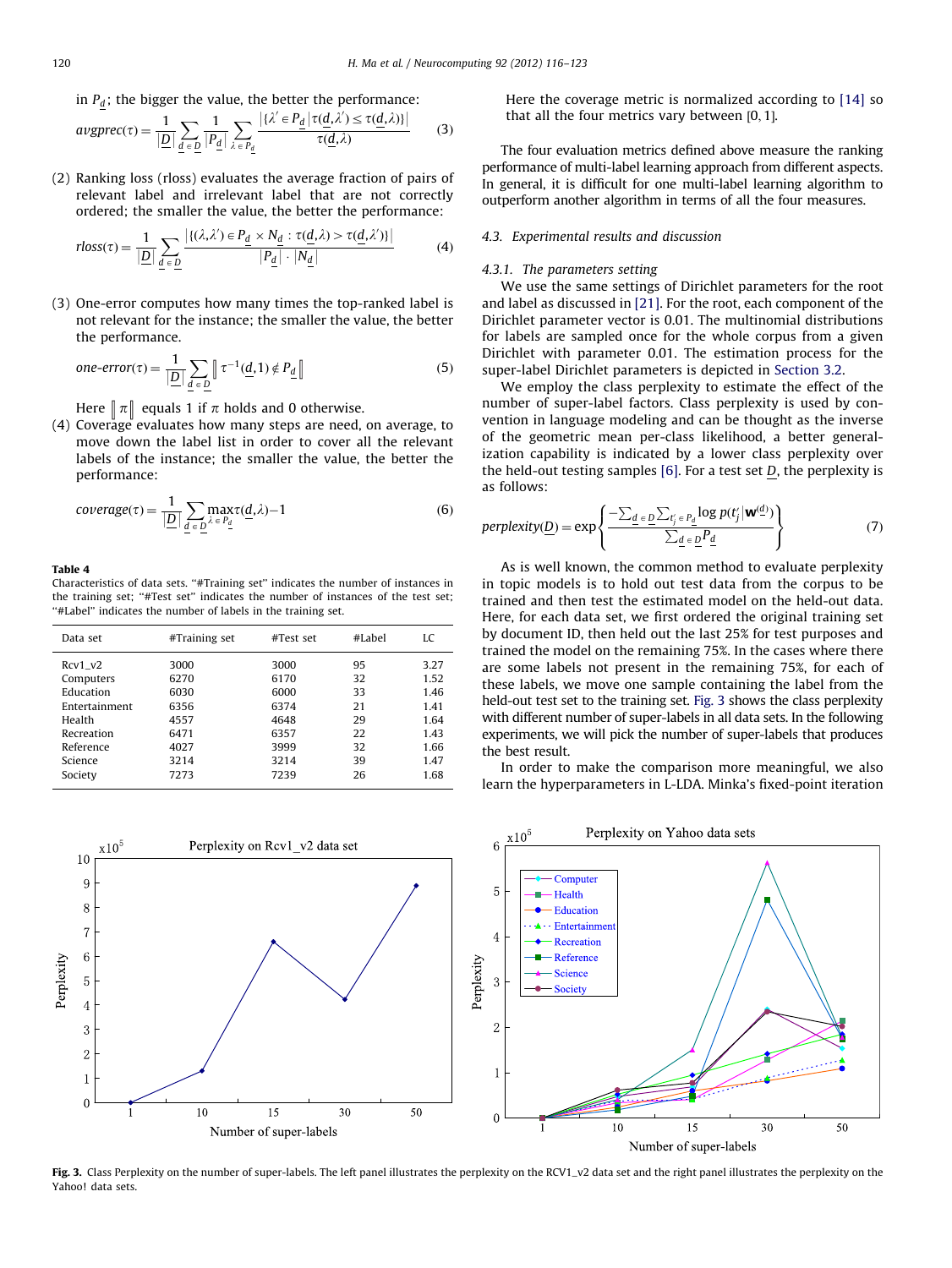technique, which is most widely used for learning hyperparameters in LDA, is applied here. In this paper, each step of fixedpoint iteration is formalized as follows:

$$
\alpha^* \leftarrow \frac{\alpha \sum_{k=1}^K \sum_{d \in D_k} [\Psi(n_k^{(d)} + \alpha) - \Psi(\alpha)]}{K \sum_{d \in D_k} [\Psi(\sum_{k=1}^K n_k^{(d)} + K\alpha) - \Psi(K\alpha)]}
$$
\n
$$
\beta^* \leftarrow \frac{\beta \sum_{k=1}^K \sum_{n=1}^V [\Psi(n_{kn} + \beta) - \Psi(\beta)]}{\sum_{k=1}^K \sum_{k=1}^V [\Psi(n_{kn} + \beta) - \Psi(\beta)]}
$$

 $\beta^*$  $V \sum_{k=1}^{K} [\Psi(\sum_{n=1}^{V} n_{kn} + V\beta) - \Psi(V\beta)]$ It is slightly different from that used in LDA [\[35\].](#page-7-0) Since in

Labeled LDA each label  $k$  is just sampled in document collection  $D_k$ . We initialize the hyperparameters as  $\alpha = 1.0$ ,  $\beta = 0.01$  and turn on Minka's updates after 20 loops. The best hyperparameter settings based on the training set are in Table 5.

In Gibbs sampling for L-F-LPAM and L-LDA, we use 800 burn-in iterations, then draw five samples in the following 200 iterations during training, and 100 iterations and one sample during test. Each Gibbs sampler is initialized randomly. For BP-MLL, the number of hidden neurons is set to 20% of the dimensionality and the number of training epoches is set to 100 [\[10\].](#page-6-0) Libsvm (with linear kernel) [\[36\]](#page-7-0) are used as the base classifier for RPC.

# 4.3.2. A comparison of results

The experimental results in terms of different metrics are reported in Tables 6–9, where the rank of each method in each data set is shown in bold face in the parentheses, the average rank of each method in terms of each metric is shown in the last line of each table. In the case of a tie, ranks are added together and divided by the number of ties. We observe that our method improves substantially over L-LDA on the all data sets in terms of each metric and it is not directly clear how to compare our method with the other baselines. Following the suggestions in [\[37\]](#page-7-0), we compare the different methods according to their average rank.

#### Table 5

Parameters selection results of L-LDA.

| Data set      | Best $\alpha$ | Best $\beta$ |
|---------------|---------------|--------------|
| $Rcv1_v2$     | 0.002         | 0.011        |
| Computer      | 0.001         | 0.088        |
| Education     | 0.001         | 0.103        |
| Entertainment | 0.002         | 0.138        |
| Health        | 0.002         | 0.082        |
| Recreation    | 0.002         | 0.121        |
| Reference     | 0.001         | 0.104        |
| Science       | 0.001         | 0.078        |
| Society       | 0.002         | 0.130        |

Table 6 Performance of each algorithm in terms of average precision on the all data sets.

| Data set      | Algorithm<br>L-LDA<br>L-F-L-PAM<br><b>RPC</b><br>BP-MLL |          |          |            |
|---------------|---------------------------------------------------------|----------|----------|------------|
|               |                                                         |          |          |            |
| $Rcv1$ $v2$   | 0.667(2)                                                | 0.387(4) | 0.783(1) | 0.577(3)   |
| Computers     | 0.689(1)                                                | 0.440(4) | 0.667(2) | 0.645(3)   |
| Education     | 0.586(1)                                                | 0.380(4) | 0.582(2) | 0.562(3)   |
| Entertainment | 0.713(1.5)                                              | 0.576(4) | 0.705(3) | 0.713(1.5) |
| Health        | 0.761(2)                                                | 0.582(4) | 0.766(1) | 0.695(3)   |
| Recreation    | 0.674(1)                                                | 0.593(4) | 0.637(3) | 0.657(2)   |
| Reference     | 0.707(2)                                                | 0.559(4) | 0.755(1) | 0.637(3)   |
| Science       | 0.634(1)                                                | 0.502(4) | 0.625(2) | 0.535(3)   |
| Society       | 0.605(3)                                                | 0.484(4) | 0.607(2) | 0.618(1)   |
| Average rank  | 1.611                                                   | 4.000    | 1.889    | 2.500      |

Table 7

Performance of each algorithm in terms of ranking loss on the all data sets.

| Data set      | Algorithm   |          |            |          |
|---------------|-------------|----------|------------|----------|
|               | $L-F-L-PAM$ | L-LDA    | <b>RPC</b> | BP-MLL   |
| $Rcv1$ $v2$   | 0.087(2)    | 0.795(4) | 0.305(3)   | 0.057(1) |
| Computers     | 0.084(2)    | 0.330(4) | 0.168(3)   | 0.072(1) |
| Education     | 0.082(2)    | 0.354(4) | 0.169(3)   | 0.074(1) |
| Entertainment | 0.060(1)    | 0.061(2) | 0.063(3)   | 0.082(4) |
| Health        | 0.054(1)    | 0.285(4) | 0.089(3)   | 0.056(2) |
| Recreation    | 0.079(1)    | 0.169(4) | 0.121(3)   | 0.111(2) |
| Reference     | 0.068(2)    | 0.270(4) | 0.075(3)   | 0.067(1) |
| Science       | 0.117(2)    | 0.350(4) | 0.177(3)   | 0.098(1) |
| Society       | 0.107(1)    | 0.213(4) | 0.186(3)   | 0.115(2) |
| Average rank  | 1.556       | 3.778    | 3.000      | 1.667    |

# Table 8

Performance of each algorithm in terms of one-error on all the data sets.

| Data set      | Algorithm  |          |            |          |
|---------------|------------|----------|------------|----------|
|               | L-F-L-PAM  | L-LDA    | <b>RPC</b> | BP-MLL   |
| $Rcv1$ $v2$   | 0.116(1.5) | 0.392(3) | 0.116(1.5) | 0.434(4) |
| Computers     | 0.374(2)   | 0.523(4) | 0.368(1)   | 0.473(3) |
| Education     | 0.528(2)   | 0.612(3) | 0.457(1)   | 0.672(4) |
| Entertainment | 0.375(2)   | 0.466(4) | 0.372(1)   | 0.384(3) |
| Health        | 0.255(2)   | 0.384(3) | 0.241(1)   | 0.478(4) |
| Recreation    | 0.405(1)   | 0.446(3) | 0.412(2)   | 0.450(4) |
| Reference     | 0.390(2)   | 0.508(3) | 0.303(1)   | 0.529(4) |
| Science       | 0.453(2)   | 0.554(3) | 0.425(1)   | 0.631(4) |
| Society       | 0.470(2)   | 0.609(4) | 0.386(1)   | 0.482(3) |
| Average rank  | 1.833      | 3.333    | 1.167      | 3.667    |

| וחו<br>ĸ |  |
|----------|--|
|----------|--|

Performance of each algorithm in terms of coverage on all the data sets.

| Data set      | Algorithm |          |            |          |
|---------------|-----------|----------|------------|----------|
|               | L-F-L-PAM | L-LDA    | <b>RPC</b> | BP-MLL   |
| $Rcv1$ $v2$   | 0.226(3)  | 0.479(4) | 0.178(2)   | 0.147(1) |
| Computers     | 0.127(2)  | 0.408(4) | 0.193(3)   | 0.113(1) |
| Education     | 0.107(2)  | 0.418(4) | 0.183(3)   | 0.101(1) |
| Entertainment | 0.130(3)  | 0.329(4) | 0.124(2)   | 0.116(1) |
| Health        | 0.107(2)  | 0.426(4) | 0.138(3)   | 0.100(1) |
| Recreation    | 0.154(2)  | 0.294(4) | 0.206(3)   | 0.152(1) |
| Reference     | 0.078(1)  | 0.274(4) | 0.085(3)   | 0.083(2) |
| Science       | 0.126(1)  | 0.319(4) | 0.171(3)   | 0.135(2) |
| Society       | 0.194(2)  | 0.339(4) | 0.284(3)   | 0.181(1) |
| Average rank  | 2.000     | 4.000    | 2.778      | 1.222    |

The average rank on all the comparing algorithms in terms of different evaluation criterions is summarized in [Table 10](#page-6-0), along with the average rank of each method. We observe that L-F-L-PAM exhibits the highest average rank in the average precision and rank loss measures, the second best average rank in terms of one-error and coverage. Over all metrics, L-F-L-PAM has the highest average rank.

In addition, the Wilcoxon signed-rank test (two-tailed at  $p=5%$ ) was applied in order to examine if L-F-L-PAM is statistically significant over the rest of the methods in terms of different metrics. Over all data sets, whenever L-F-L-PAM achieves significantly better/similar/worse performance than the competing algorithm, a win/tie/loss is counted. The resulting win/tie/loss counts for L-F-L-PAM against the competing algorithms are summarized in [Table 11.](#page-6-0) We can observe that L-F-L-PAM performs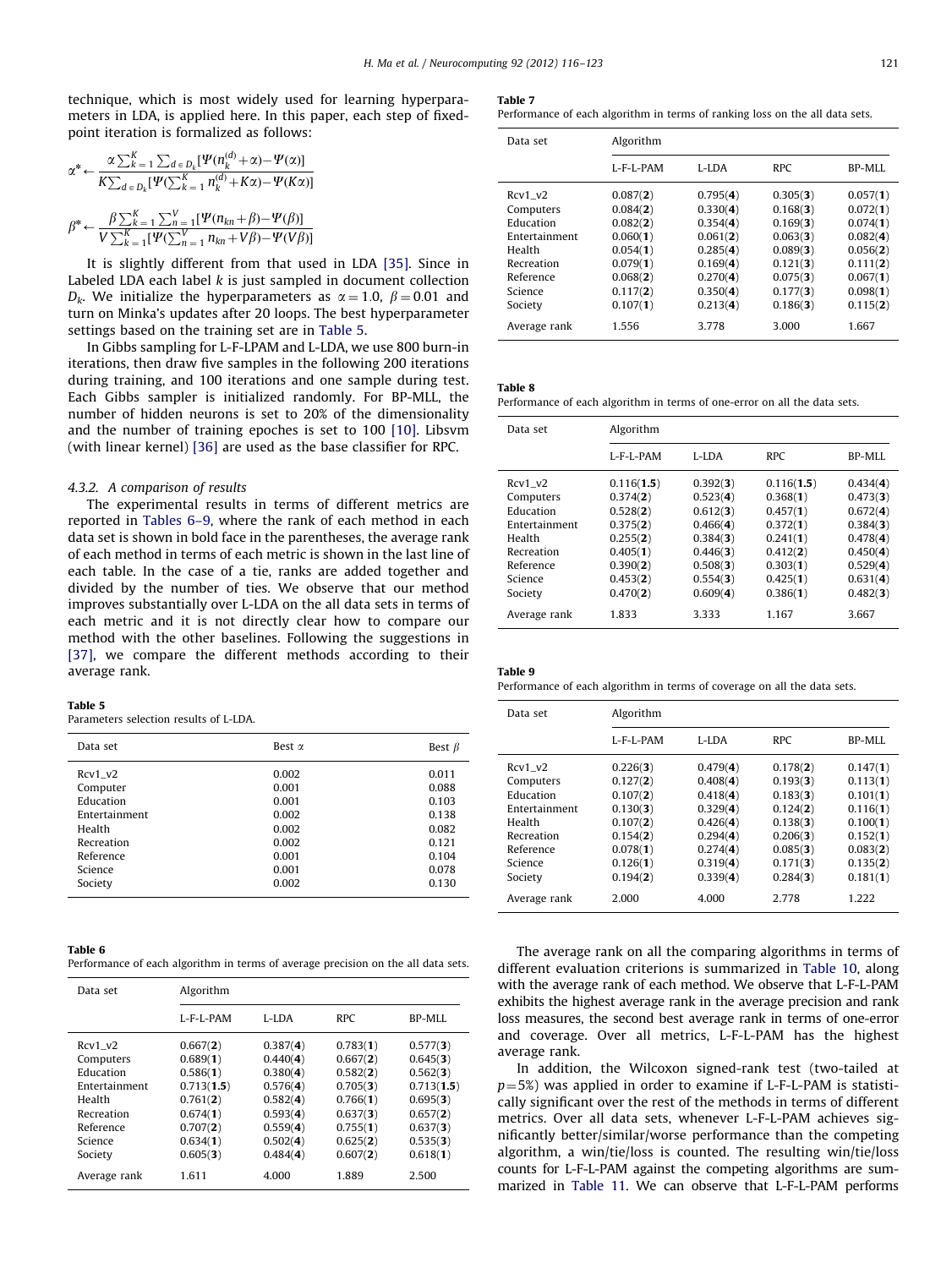#### <span id="page-6-0"></span>Table 10

The average rank of each method in each evaluation metric, along with the average rank of each method.

| Metric                                        | Algorithm                        |                                  |                                  |                                  |
|-----------------------------------------------|----------------------------------|----------------------------------|----------------------------------|----------------------------------|
|                                               | $L-F-L-PAM$                      | L-LDA                            | <b>RPC</b>                       | BP-MLL                           |
| Avgprec<br>Rank loss<br>One-error<br>Coverage | 1.611<br>1.556<br>1.833<br>2.000 | 4.000<br>3.778<br>3.333<br>4.000 | 1.778<br>3.000<br>1.167<br>2.778 | 2.611<br>1.667<br>3.667<br>1.222 |
| Average rank                                  | 1.750                            | 3.778                            | 2.208                            | 2.264                            |

#### Table 11

The win/tie/loss results for L-F-L-PAM against the compared algorithms in terms of different evaluation metrics.

| Metric                                        | L-F-L-PAM against                |                                  |                                  |
|-----------------------------------------------|----------------------------------|----------------------------------|----------------------------------|
|                                               | L-LDA                            | <b>RPC</b>                       | BP-MLL                           |
| Avgprec<br>Rank loss<br>One-error<br>Coverage | 1/0/0<br>1/0/0<br>1/0/0<br>1/0/0 | 0/1/0<br>1/0/0<br>0/0/1<br>1/0/0 | 1/0/0<br>0/1/0<br>1/0/0<br>0/1/0 |
| In total                                      | 4/0/0                            | 2/1/1                            | 2/2/0                            |

### Table 12

The computational time including the training phase and test phase of each multilabel learning algorithm on all the data sets, measured in hours.

| Data set      | Algorithm |       |            |        |
|---------------|-----------|-------|------------|--------|
|               | L-F-L-PAM | L-LDA | <b>RPC</b> | BP-MLL |
| $Rcv1$ $v2$   | 1.01      | 0.14  | 2.35       | 13.54  |
| Computers     | 1.79      | 0.45  | 9.12       | 26.24  |
| Education     | 1.57      | 0.31  | 7.96       | 25.21  |
| Entertainment | 1.66      | 0.50  | 5.91       | 26.29  |
| Health        | 0.98      | 0.30  | 3.62       | 19.05  |
| Recreation    | 1.41      | 0.59  | 8.53       | 30.23  |
| Reference     | 1.44      | 0.54  | 3.44       | 17.61  |
| Science       | 1.43      | 0.48  | 4.59       | 13.47  |
| Society       | 2.46      | 0.85  | 13.43      | 30.39  |

significantly better than BP-MLL and L-LDA in terms of average rank and one-error, significantly better than RPC and L-LDA in terms of rank loss and coverage, and just significantly worse than RPC in terms of one-error.

Table 12 reports the computational costs consumed by each multi-label learning algorithm on the all data sets. As shown in Table 12, L-F-L-PAM consumes much less time than BP-MLL and RPC on all data sets while being slower than L-LDA.

# 5. Conclusion

In this paper, we try to address data mining for document classification with a special treatment from multi-label learning perspective. To this end, we propose a generative model, called Labeled Four-Level Pachinko Allocation Model (L-F-L-PAM), which has a latent correlation level to formulate the latent relations of multiple labels. Furthermore, we propose a pruned Gibbs Sampling algorithm in the test stage to reduce the inference time. The empirical results show that the proposed method outperforms other state-of-the-art baselines in terms of effectiveness. This shows the evidences that it is necessary to consider the relations of multiple labels in the multi-label learning problem. In addition, our method is superior in terms of computational efficiency compared with some other high-performing multi-label learning methods.

Indeed, our model can be generalized to other multi-label learning problems, not narrowly restricted to text data. For example, scene categorization in image processing and gene function annotation in bioinformatics, where the objects of scenes or genes can be treated as documents in multi-label document classification, the features representing the objects correspond to the words at the bottom, and class labels in images or functional classes in genes work as labels at the third level, respectively. In this way, the correlations among multiple labels can be captured by the super-labels in the second level.

Finally, real-world applications of multi-label learning often feature a large number of classes and a relatively small size of training data. All the multi-label learning approaches exploiting relations between labels may suffer from the problem that the learned relations among labels are not consistent with the actual situation. Thus, we will also try to use large scale external data sources for learning the structures of multi-label relations offline.

# Acknowledgments

Many thanks to Qi Liu, Tengfei Bao, and Biao Xiang for their valuable discussion and suggestions. The work described in this paper was supported by grants from Natural Science Foundation of China (Grant No. 61073110, 60775037, 61003135), the Key Program of National Natural Science Foundation of China (Grant No. 60933013), the National Major Special Science & Technology Project (Grant No. 2011ZX04016-071), and Research Fund for the Doctoral Program of Higher Education of China (20093402110017).

### References

- [1] B. Yang, J.-T. Sun, T. Wang, Z. Chen, Effective multi-label active learning for text classification, in: Proceedings of the KDD '09, Paris, France, June 28–July 1, 2009, pp. 917–926.
- [2] X.-B. Xue, Z.-H. Zhou, Distributional features for text categorization, IEEE Trans. Knowl. Data Eng. 21 (3) (2009) 428–442.
- [3] G. Tsoumakas, I. Katakis, I. Vlahavas, Effective and efficient multilabel classification in domains with large number of label, in: Proceedings of the ECML/PKDD 2008 Workshop on Mining Multidimensional Data (MMD'08).
- [4] T. Joachims, Text categorization with support vector machines: learning with many relevant features, in: Proceedings of the ECML, Chemnitz, Germany, April 21–24, 1998, pp. 137–142.
- [5] Y. Yang, An evaluation of statistical approaches to text categorization, Inf. Retr. 1 (1–2) (1999) 69–90.
- [6] H. Wang, M. Huang, X. Zhu, A generative probabilistic model for multi-label classification, in: Proceedings of the ICDM, Pisa, Italy, December 15–19, 2008, pp. 628–637.
- $[7]$  N. Ueda, K. Saito, Parametric mixture models for multi-labeled text, in: Proceedings of the NIPS, 2002, pp. 721–728.
- [8] S. Zhu, X. Ji, W. Xu, Y. Gong, Multi-labelled classification using maximum entropy method, in: Proceedings of the SIGIR, Salvador, Brazil, August 15–19, 2005, pp. 274–281.
- [9] R.E. Schapire, Y. Singer, Boostexter: a boosting-based system for text categorization, IEEE Trans. Knowl. Mach. Learn. 39 (2–3) (2000) 135–168.
- [10] M.-L. Zhang, Z.-H. Zhou, Multilabel neural networks with applications to functional genomics and text categorization, IEEE Trans. Knowl. Data Eng. 18 (10) (2006) 1338–1351.
- [11] A. Elisseeff, J. Weston, A kernel method for multi-labelled classification, in: Proceedings of the NIPS, 2001, pp. 681–687.
- [12] J. Furnkranz, E. Hullermeier, E. Loza Mencia, Multi-label classification via calibrated label ranking, Mach. Learn. 73 (2) (2008) 133–153.
- [13] N. Ghamrawi, A. McCallum, Collective multi-label classification, in: Proceedings of the CIKM'05, pp. 195–200.
- [14] M.-L. Zhang, K. Zhang, Multi-label learning by exploiting label dependency, in: Proceedings of the KDD, Washington, DC, USA, July 25–28, 2010, pp. 999–1008.
- [15] S. Godbole, S. Sarawagi, Discriminative methods for multi-labeled classification, Adv. Knowl. Discovery Data Mining 3056 (2004) 22–30.